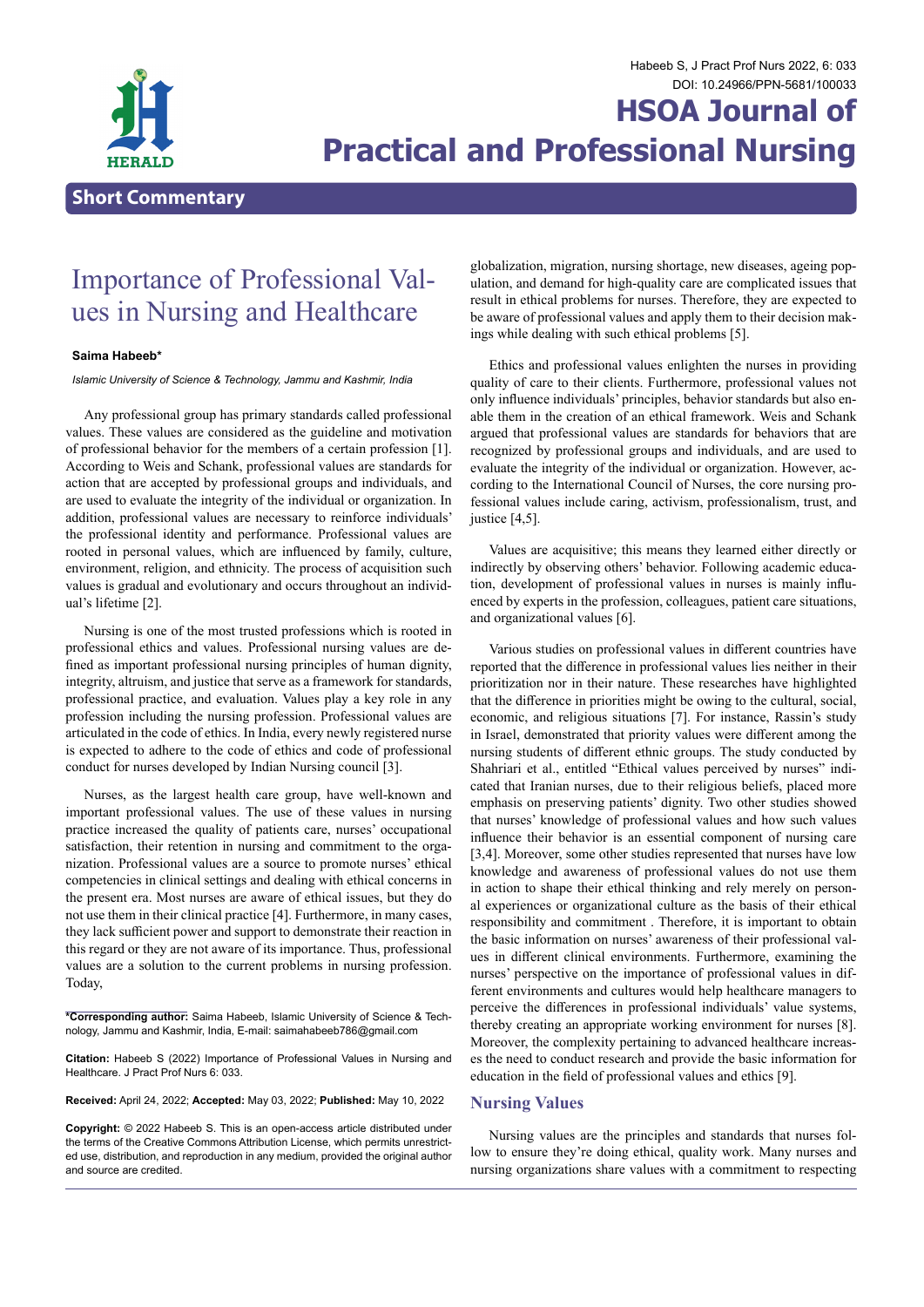their patients and providing excellent comfort, support and treatment through every area of healthcare. Nurses who share these values with their healthcare team may work together more effectively to care for their patients [10,11].

The following list includes some values important to the nursing community:

#### **Human dignity**

One of the most important values of nursing is to respect the dignity of their patients. This means treating patients with kindness and thoughtfulness as you provide care, and remembering to consider their emotions about the situation as you talk with them, care for them and educate them about their health. Valuing human dignity also means acknowledging the rights of each patient to choose healthcare services and maintain privacy, which are two other important nursing values.

#### **Integrity**

In nursing, integrity is vital to connecting with patients and providing ethical, quality care. Integrity refers to making honest, moral decisions. Nurses should practice integrity in their workplace to meet their health facilities standards for care and aid the recovery of their patients. Patients may have more confidence in nurses who perform their duties with integrity, which makes patients more comfortable and willing to receive necessary treatment for their illnesses or injuries.

#### **Altruism**

Altruism for nurses means being considerate of the well-being of your patients and colleagues. You can show this nursing value by advocating for fair treatment of your patient, encouraging fellow nurses to take breaks while you step in and answering questions from patients' families as best as you can. An important part of altruism is to not expect something in return for your care, which means providing care outside of your typical duties or without need for acknowledgement.

#### **Social justice**

The value of social justice means understanding and upholding moral and legal healthcare standards for every patient. This involves distributing all services and treatments equally amongst patients who need them. You may practice social justice by actively listening to the needs of individual patients and providing them with treatments and accommodations necessary for their recovery. This way, they feel more comfortable and trust in your team's abilities.

#### **Diversity**

Valuing diversity helps nurses stay open-minded and treat patients regardless of their identity or ideals. When you value diversity, you can ensure your treatment of a patient meets moral and ethical standards, makes the patient comfortable and helps them recover from their condition. Diversity in the nursing community may also refer to a healthcare facility's commitment to hiring employees with various backgrounds and identities and treating them all with respect.

#### **Ingenuity**

While you typically follow directions and rules as a nurse, ingenuity is a value that encourages critical thinking and helping create treatments and strategies that help patients. As a field of science, healthcare is always changing, and the nurses who work directly with patients often have a deep understanding which aspects of healthcare can change to provide better treatment options and techniques. To practice ingenuity, it's a good idea to continually study medical advancements.

#### **Compassion**

Compassion is a value important to nursing because being compassionate helps patients feel respected ruing their medical care. You can show compassion in a variety of ways, like listening to patients' concerns, quickly addressing those concerns and speaking kindly as you administer treatments and ask questions. For many nurses, this is one of the key components to providing quality care.

#### **Trustworthiness**

Establishing trust helps nurses better understand the needs of those in their care and increase the chances that a patient cooperates with treatments. Patients who trust their healthcare providers also have less stress and may recover better from their illnesses or injuries. To show your trustworthiness, be interested in how your patient's care is affecting them, answer their questions honestly and tell them important and accurate information as soon as you can.

#### **Accountability**

Accountability is another value important in nursing. Being accountable means acknowledging your actions and learning from mistakes, which is especially important for your growth in the nursing profession because each action you take affects patients. A good goal for nurses is to admit your mistakes to supervisors as soon as you realize them, which allows you to correct them and continue to give your patients the quality care they deserve.

#### **Curiosity**

The nursing community values curiosity because it encourages nurses to keep learning and improve the skills needed to succeed. Personal and professional curiosity can help you determine your nursing goals, how you measure success and what areas of nursing you have a strong interest. In addition, a sense of curiosity allows you to investigate concerns about treatment and ask questions on the job to learn more about the roles of your colleagues.

#### **Autonomy**

Medical autonomy refers to a patient's right to accept or refuse healthcare services like treatments and procedures. This is an ethical nursing value that aims to respect and not influence a patient's healthcare choices, which may make patients feel more at ease and encourage them to seek other healthcare services when they need them. You may show your respect to autonomy by educating patients on their options without bias and supporting their decisions.

#### **Precision**

Precision is an important value for nurses because precise, accurate care best fulfills the needs of patients and creates a safe environment for medical procedures and recovery. As a nurse, try to strive for precision in all aspects of your role, including understanding a specific patient's treatment plan, providing families and patients with accurate information and sanitizing all rooms and instruments to avoid germs and bacteria. This can help you maintain the standards of your facility and improve the health of your patients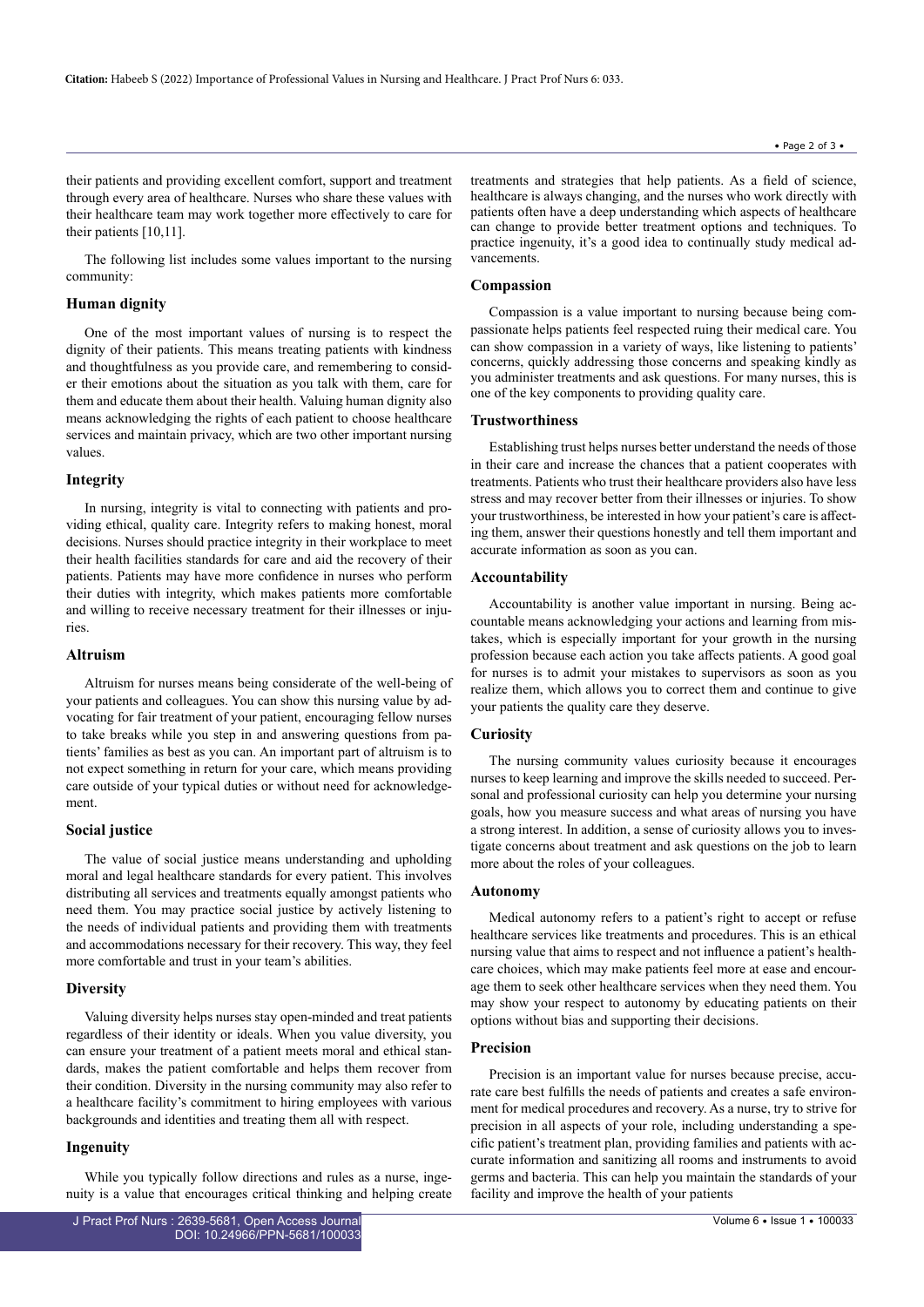#### **Empathy**

Another nursing value is empathy, which helps nurses see a situation from their patient's perspective. This allows you to understand more deeply how a patient might feel and what they might need from their medical team, and this can help you administer successful treatment plans. You can use empathy to address a patient's concerns from their point of view, which is helpful when educating them about suggested procedures and understanding how to put them at ease.

#### **Professionalism**

For nurses, professionalism is the standard by which they measure their performance and reputation. The specific aspects of your performance and reputation may include your ability to care for patients successfully, your attitude toward colleagues and patients and your ability to work as a team with other nurses and doctors. Maintaining a standard of professionalism ensures that you understand the importance of your job and strive to perform those duties well.

# **Loyalty**

A nurse may value loyalty to their job and their patients. This may mean you dedicate yourself to finishing a patient's treatment, performing all the duties of your job as best as you can and continuing to learn about relevant medical advancements. You can also show you value loyalty by advocating for patients who need your help and trying to resolve every one of their concerns.

#### **Excellence**

The nursing community highly values a commitment to providing excellent service. As a nurse, you may strive to improve your knowledge so you can provide your patients with excellent quality support during their time in your facility. Other ways to make excellence a goal are to get involved in creating patient care plans, ask your colleagues questions when you don't understand something and prepare for many situations through continued coursework, practice and studying.

# **References**

- 1. Bang KS, Kang JH, Jun MH, Kim HS, Son HM, et al. (2011) Professional values in Korean undergraduate nursing students. Nurse Educ Today 31: 72-75.
- 2. [Kim K, Han Y, Kim JS \(2015\) Korean nurses' ethical dilemmas, profes](https://pubmed.ncbi.nlm.nih.gov/24964868/)[sional values and professional quality of life. Nurs Ethics 22: 467-478.](https://pubmed.ncbi.nlm.nih.gov/24964868/)
- 3. [Woods M \(2005\) Nursing ethics education: are we really delivering the](https://pubmed.ncbi.nlm.nih.gov/15685964/) [good \(s\)? Nurs Ethics 12: 5-18.](https://pubmed.ncbi.nlm.nih.gov/15685964/)
- 4. [Hariharan S, Jonnalagadda R, Walrond E, Moseley H \(2006\) Knowledge,](https://pubmed.ncbi.nlm.nih.gov/16764719/) [attitudes and practice of healthcare ethics and law among doctors and nurs](https://pubmed.ncbi.nlm.nih.gov/16764719/)[es in Barbados. BMC Med ethics 7: E7.](https://pubmed.ncbi.nlm.nih.gov/16764719/)
- 5. Astorino TA (2006) A survey of professional values in graduating student nurses of traditional and accelerated baccalaureate nursing programs. Indiana University of Pennsylvania, ProQuest Dissertations Publishing.
- 6. [Konishi E, Yahiro M, Nakajima N, Ono M \(2009\) The Japanese value of](https://pubmed.ncbi.nlm.nih.gov/19671648/) [harmony and nursing ethics. Nurs Ethics 16: 625-636.](https://pubmed.ncbi.nlm.nih.gov/19671648/)
- 7. Borhani F, Keshtgar M, Abbaszadeh A (2015) Moral self-concept and moral sensitivity in Iranian nurses. J Med Ethics Hist Med 8: 4.
- 8. [Borhani F, Alhani F, Mohammadi E, Abbaszadeh A \(2010\) Professional](https://pubmed.ncbi.nlm.nih.gov/23908738/) [ethical competence in nursing: the role of nursing instructors. J Med Ethics](https://pubmed.ncbi.nlm.nih.gov/23908738/) [Hist Med 3: 3.](https://pubmed.ncbi.nlm.nih.gov/23908738/)
- 9. [Leners DW, Roehrs C, Piccone AV \(2006\) Tracking the development of](https://pubmed.ncbi.nlm.nih.gov/17190363/) [professional values in undergraduate nursing students. J Nurs Educ 45:](https://pubmed.ncbi.nlm.nih.gov/17190363/) [504-511.](https://pubmed.ncbi.nlm.nih.gov/17190363/)
- 10. [Mathooko JM \(2013\) Leadership and organizational ethics: the three di](https://pubmed.ncbi.nlm.nih.gov/24564917/)[mensional African perspectives. BMC Med ethics 14: S2.](https://pubmed.ncbi.nlm.nih.gov/24564917/)
- 11. Clark DK (2009) Professional values: a study of education and experience in nursing students and nurses (Phd Thesis). Nursing Capella University.